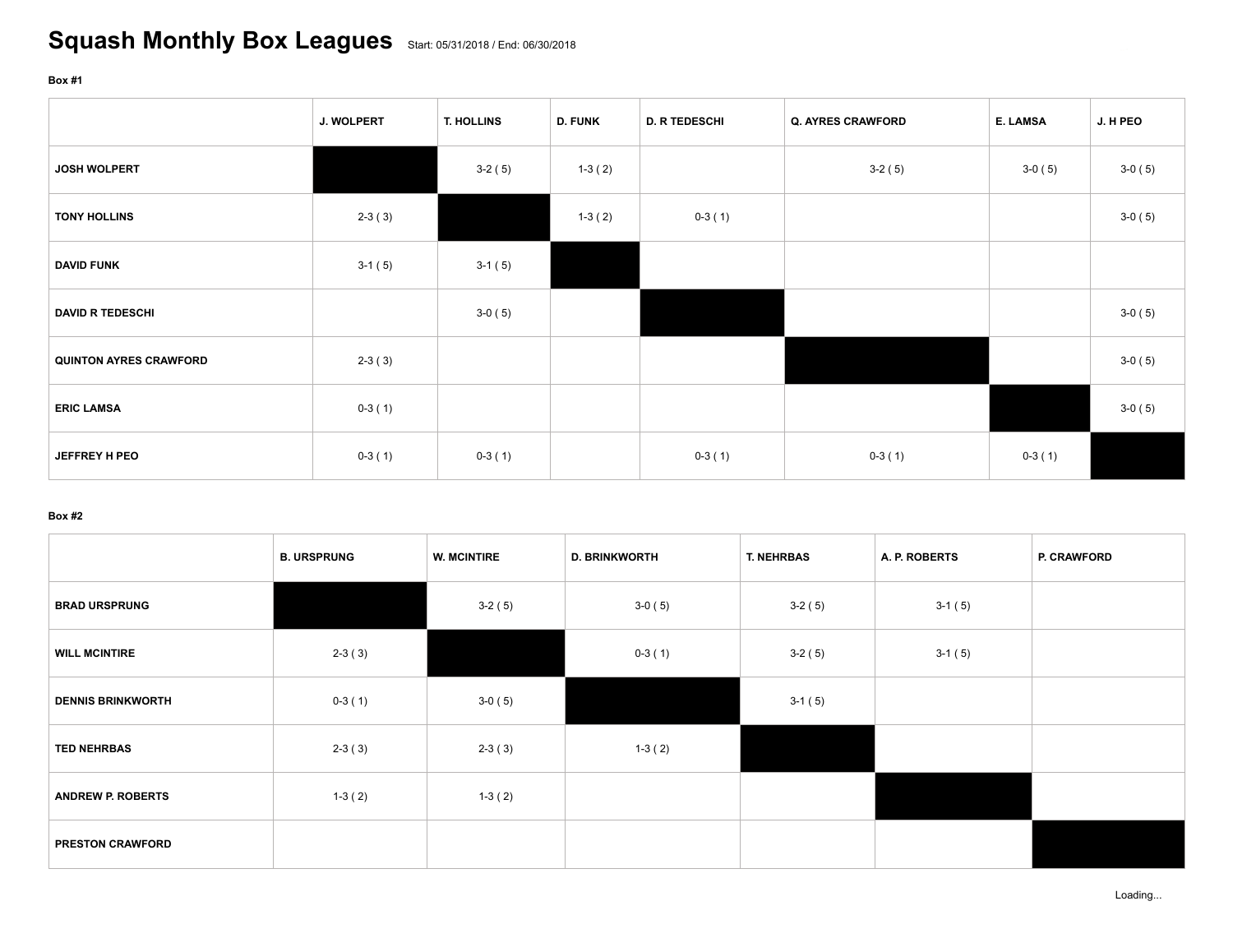|                          | <b>J. ARONSON</b> | J. LEVIS | <b>R. STEWARDSON</b> | V. TADIGOTLA | <b>P. COSTELLO</b> | <b>R. A FISCHER</b> |
|--------------------------|-------------------|----------|----------------------|--------------|--------------------|---------------------|
| <b>JEREMY ARONSON</b>    |                   | $3-0(5)$ | $3-0(5)$             | $3-0(5)$     |                    |                     |
| <b>JOHN LEVIS</b>        | $0-3(1)$          |          | $0-3(1)$             | $3-2(5)$     |                    | $3-1(5)$            |
| <b>ROBERT STEWARDSON</b> | $0-3(1)$          | $3-0(5)$ |                      |              |                    |                     |
| <b>VASISHT TADIGOTLA</b> | $0-3(1)$          | $2-3(3)$ |                      |              | $1-3(2)$           |                     |
| <b>PAUL COSTELLO</b>     |                   |          |                      | $3-1(5)$     |                    |                     |
| <b>ROBBIE A FISCHER</b>  |                   | $1-3(2)$ |                      |              |                    |                     |

## **Box #4**

|                        | A. ZUCK  | <b>W. HAWKINS</b> | A. OLIVEIRA | E. HALEY | P. T JONES | P. RIMMLER |
|------------------------|----------|-------------------|-------------|----------|------------|------------|
| <b>AVERY ZUCK</b>      |          | $3-1(5)$          |             |          |            |            |
| <b>WILLIAM HAWKINS</b> | $1-3(2)$ |                   |             |          |            |            |
| <b>ALEX OLIVEIRA</b>   |          |                   |             |          |            |            |
| <b>EMMA HALEY</b>      |          |                   |             |          |            |            |
| <b>PATRICK T JONES</b> |          |                   |             |          |            |            |
| <b>PHILIPP RIMMLER</b> |          |                   |             |          |            |            |